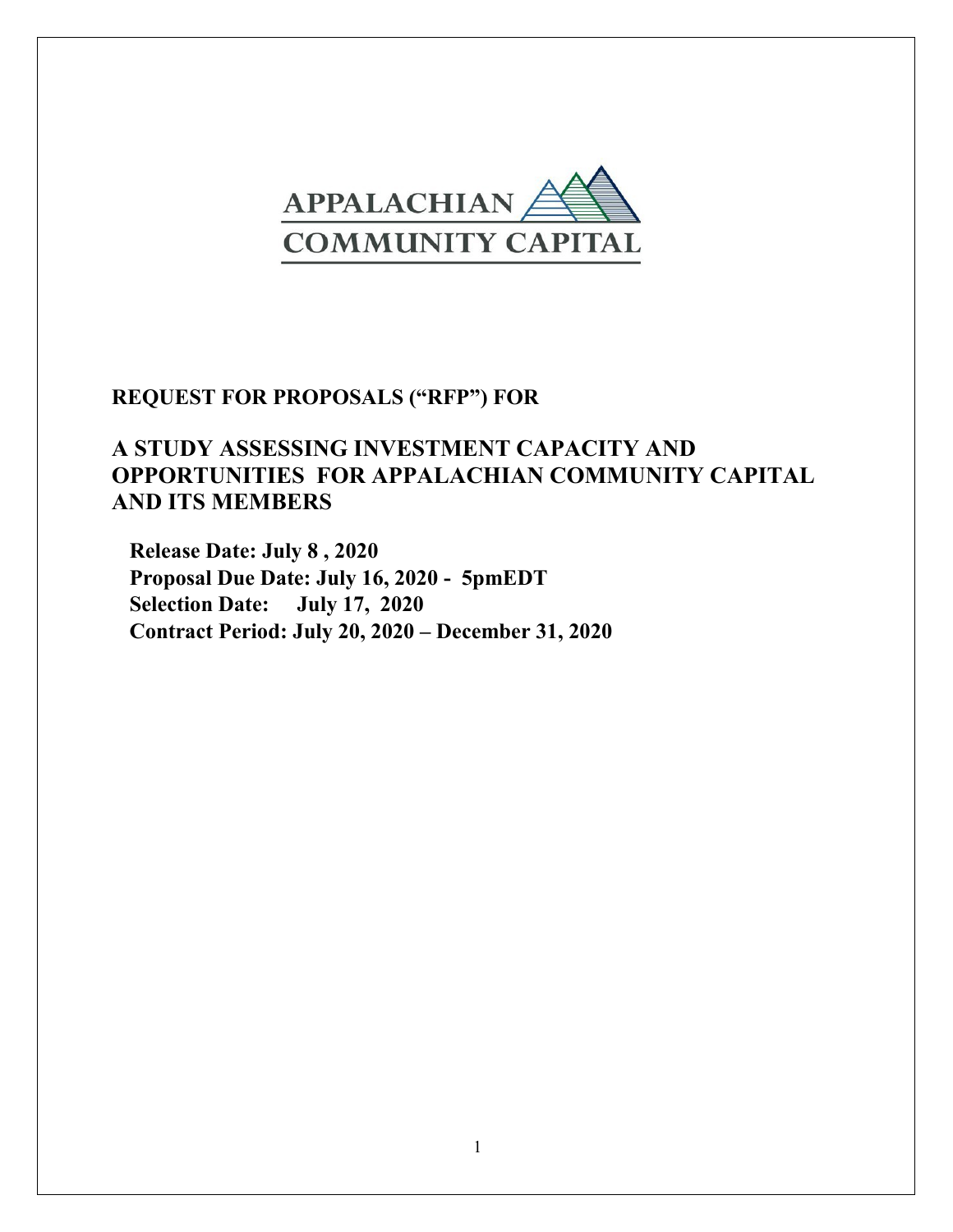#### **Request for Proposals:**

#### Overview of Request for Proposals

## **A STUDY ASSESSING INVESTMENT CAPACITY AND OPPORTUNITIES FOR APPALACHIAN COMMUNITY CAPITAL AND ITS MEMBERS**

Appalachian Community Capital (ACC) seeks contractual support to assess the investment capacity and opportunities for ACC and its members.

The Contractor will report to the CEO, Appalachian Community Capital. The requested Scope of Services is noted on page 4 and will involve:

- Assessing ACC's and its members' capacities and resilience in the face of the current COVID-19 pandemic.
- Evaluating the impact of the economic crisis caused by COVID-19 on small business owners in the region, including minority and women-owned businesses.
- Determining regional CDFIs' capital demand in the current environment and comparing it with market demand and CDFIs' ability to deploy additional capital, as well as their investment readiness and other growth constraints.
- Generating a list of impact investors interested in making investments in CDFI loan funds,
- Producing a report containing research and analytical results that will be used by ACC and its members to promote their work, summarize the region's small business needs, and recommend ways in which investors can fill identified gaps.

#### **I. Background**

.

#### **About the Appalachian Region**

The Appalachian Region, as defined in ARC's authorizing legislation, is a 205,000 squaremile region that follows the spine of the Appalachian Mountains from southern New York to northern Mississippi. It includes all of West Virginia and parts of 12 other states: Alabama, Georgia, Kentucky, Maryland, Mississippi, New York, North Carolina, Ohio, Pennsylvania, South Carolina, Tennessee, and Virginia. Forty-two percent of the Region's population is rural, compared with 20 percent of the national population.

The Appalachian Region's economy, which was once highly dependent on extractive industries, has become more diversified in recent times and now includes larger shares of manufacturing and professional services, among other industries. Appalachia has made significant progress over the past five decades: its poverty rate, which was 31 percent in 1960, had fallen to 16.3 percent over the 2013–2017 period. The number of high-poverty counties in the Region (those with poverty rates more than 1.5 times the U.S. average) declined from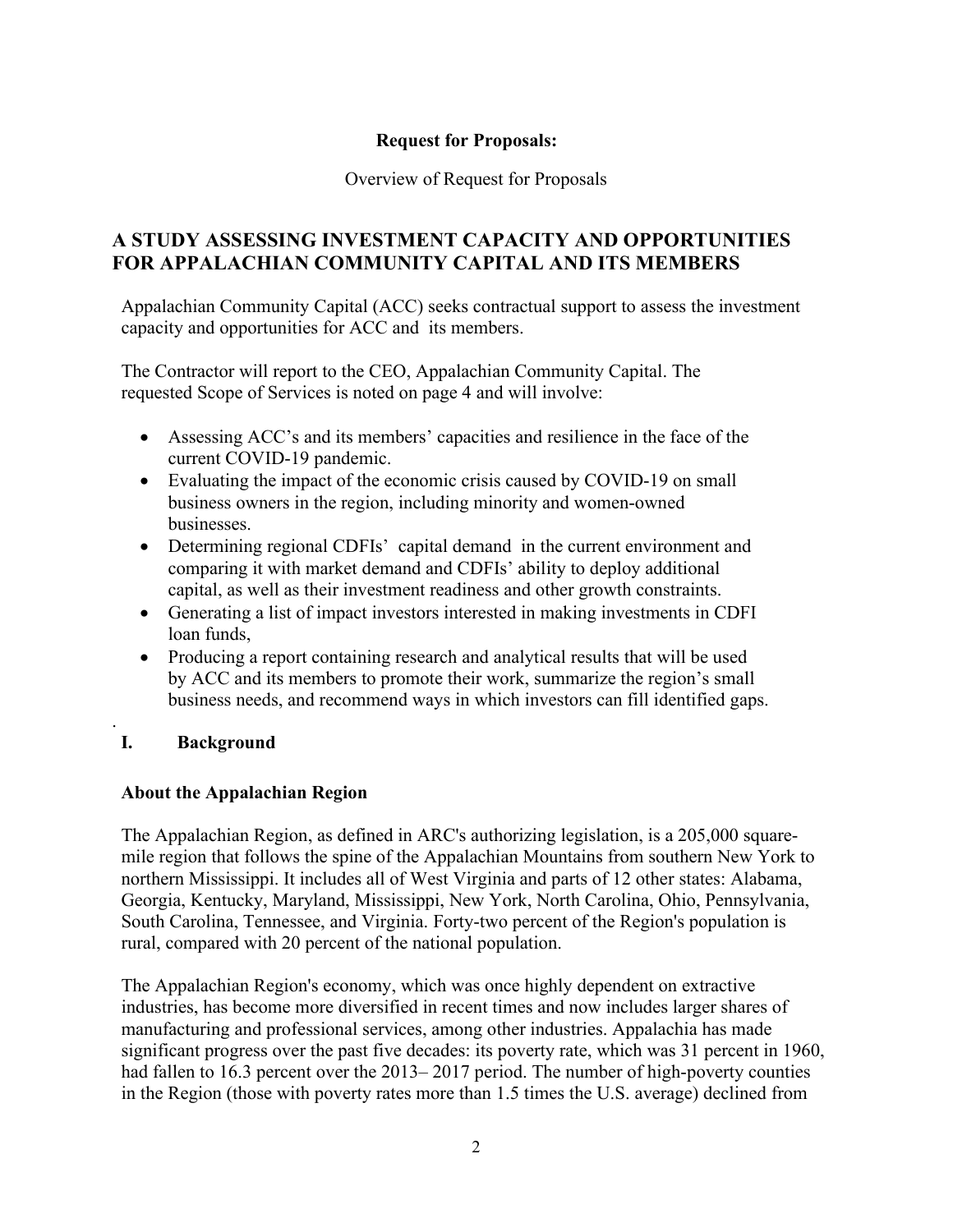295 in 1960 to 98 over the 2013–2017 period.

These gains have transformed the Region from one of widespread poverty to one of economic contrasts: some communities have successfully diversified their economies, while others still require basic infrastructure such as roads, clinics, and water and wastewater systems. The contrasts are not surprising considering the Region's size and diversity—the Region extends more than 1,000 miles from southern New York to northeastern Mississippi, and it is home to more than 25 million people.

#### **About Appalachian Community Capital**

ACC was incorporated in March 2013 as a wholesale community development finance intermediary (CDFI), ACC's structure was based on a financing model designed to increase community economic development lending to businesses operating within chronically underserved areas throughout the Appalachian Region.

ACC's mission is to increase small business lending by providing member institutions that serve underserved people and communities with new sources of capital. By meeting the capital and capacity-building needs of its member/borrowers, ACC will enable these CDFIs to increase their lending to small businesses, particularly those enterprises that create and retain jobs among lowincome individuals. ACC members also focus on minority- and women-owned businesses that face distinct challenges in accessing affordable financing through the conventional capital markets.

ACC's 22 member CDFIs and their affiliates manage over \$1 billion in assets supporting economic development inAppalachia.

#### **COVID-19 and Its Impact on Small Business Lending in Appalachia**

As the Appalachian Region begins to feel the impacts of COVID-19, small businesses and the non-profit community are among the first casualties, mainly stemming from the loss of revenue and resulting cash-flow shortages. As a result, many of the region's community development finance organizations--such as Community Development Financial Institutions (CDFIs) that provide an essential source of capital for the region's small businesses—have suspended loan repayments by their borrowers. Consequently, these lenders' operating budgets are under stress as they experience the loss of their income from their borrowers.

Twenty-two CDFIs and other mission-based organizations make up ACC's membership. These members and their affiliates manage over \$1 billion in assets supporting economic development in Appalachia.

ACC and its members implement strategies to help address the needs of some of the most vulnerable populations in the region, conditions that have been exacerbated by the pandemic. They have assessed borrowers' financial conditions, launched emergency relief programs, approved loans under the SBA's Paycheck Protection Program, provided much-needed technical assistance and other services. Within their own organizations, they are conducting stress tests, financial projections, and other analyses regularly to better determine steps they'll need to take to ensure sustainability and growth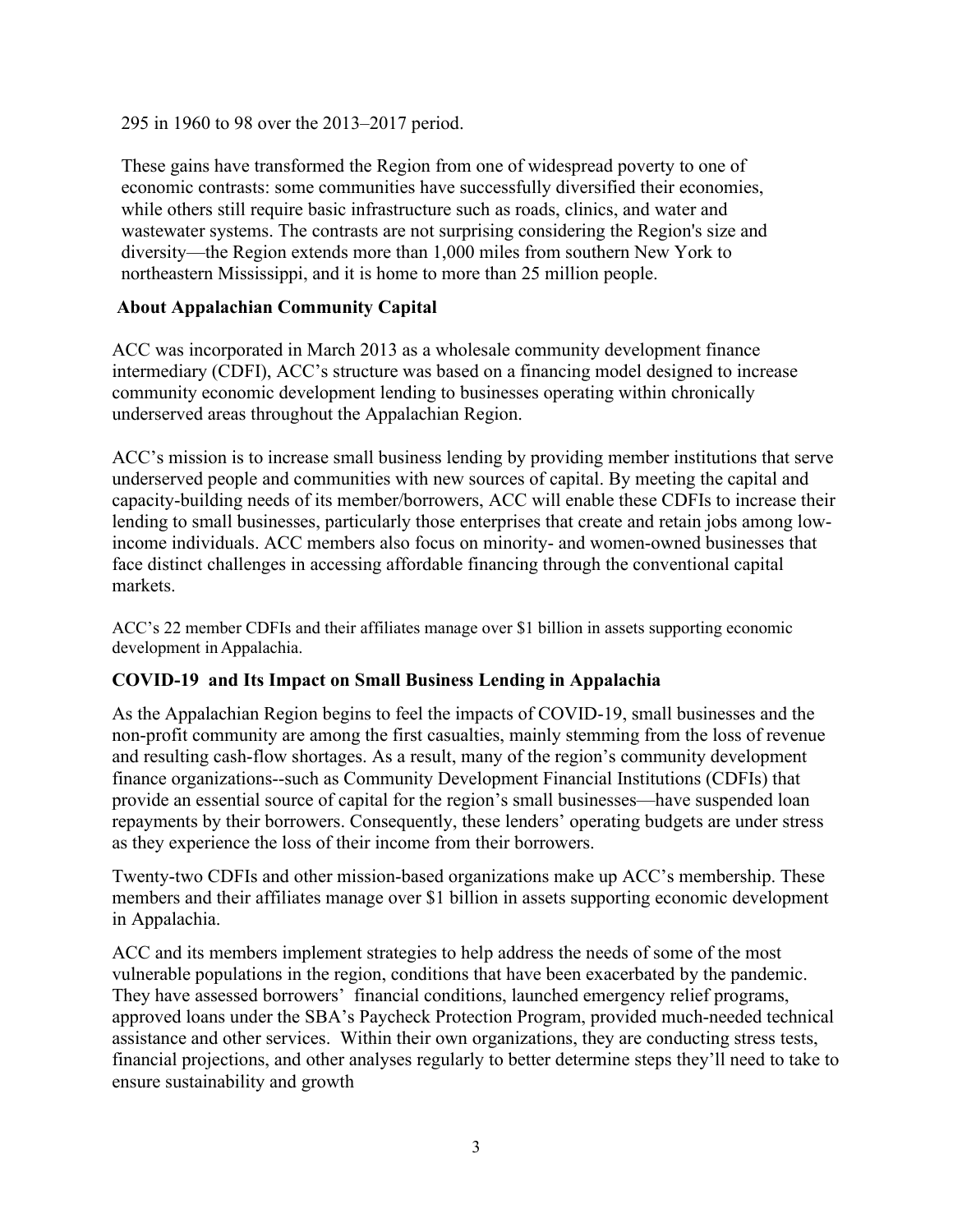How is COVID-19 affecting ACC, its members, and regional small business owners, including minority-owned businesses? Are the steps being taken to ensure financial health for these organizations and small business customers effective? As the country begins to move to a recovery phase, how can the focus on CDFIs amid the current health and economic crisis be used to support the longer-term growth of ACC and its members and benefit the populations they serve?

ACC is seeking to hire a contractor who will manage a project that focuses on the questions noted above. Upon completion of the project, ACC expects the following:

## **Outputs**

• A document that addresses a) lending activities and performance of ACC and its members, b) impact of COVID-19 on ACC members and their small business customers, c) where challenges remain in attracting investments and in devising and implementing growth strategies, and d) how investors can fill identified gaps.

Outcomes:

• Detailed analysis that ACC can use to attract \$15 million in investments.

# **II. Project Timeline**

It is anticipated that the Contractor will be selected by July 17, 2020 for an estimated contract start date of July 20, 2020 through December 31, 2020.

## **III. Scope of Work**

A. Assessment of ACC, ACC members, and peers in the Appalachian Region

The Contractor will gather relevant information of ACC, its members, and selected peers in the region (other CDFIs and/or mission-based organizations) to determine a) COVID-19 relief efforts b) market demand, c) demand for new capital, and d) investment readiness and other growth barriers.

B. Identification of capital and impact investors interested in investing in the region

The Contractor will identify a broad list of investors interested in pursuing investment opportunities (e.g., debt capital, equity, and other options) in CDFIs.

C. Creation of a narrative on the impact of capital investments on economic mobility

The Contractor will develop a narrative that describes the impact that capital investments will have on ACC members. Racial, and gender equity as well as other lenses, will be used to support the impact case of ACC members.

D. Production of report

The Contractor will produce a report that includes both assessment results and